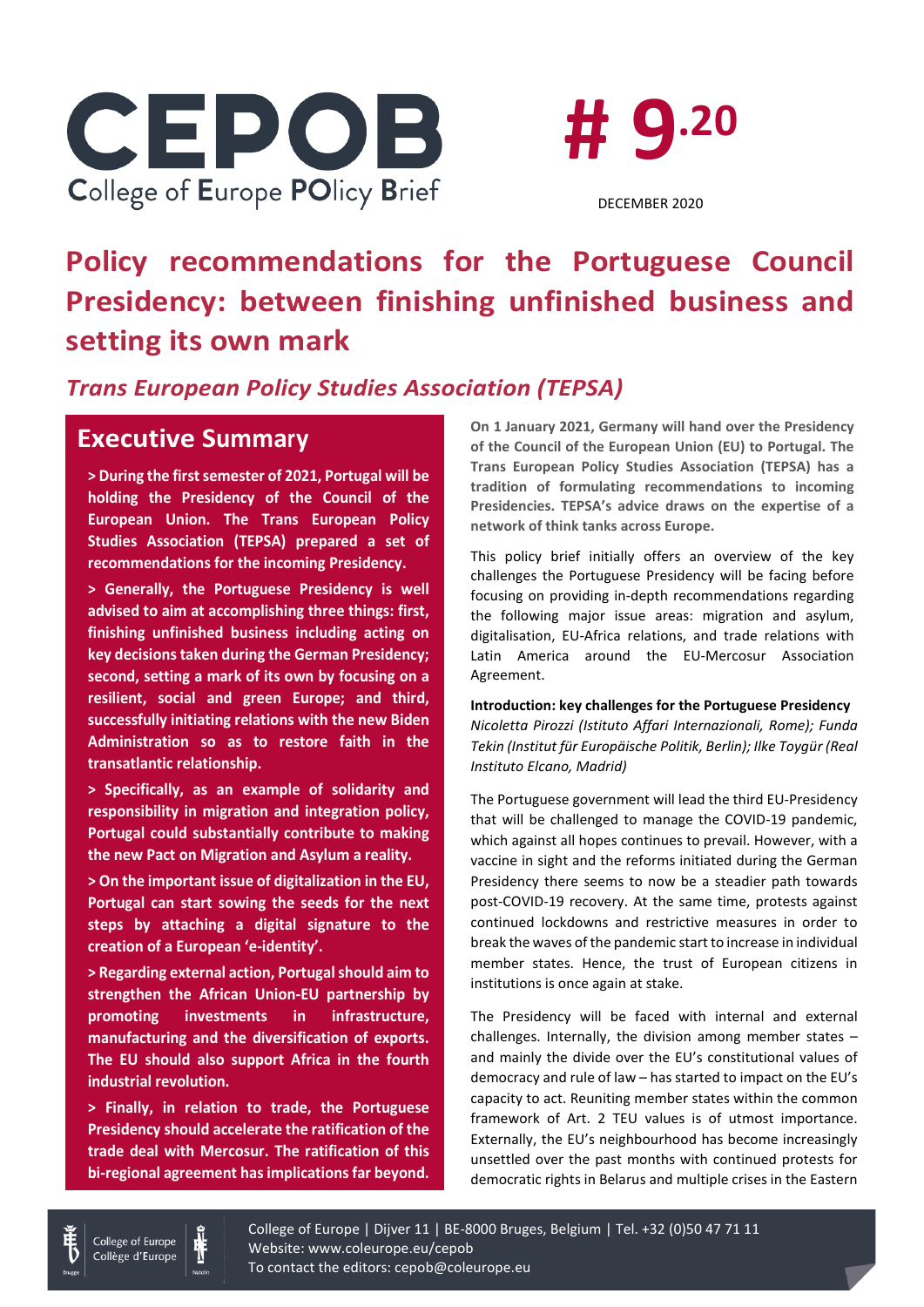Mediterranean. Globally, the EU needs to continue to find its voice within a strengthened multilateral order. The new US Administration might provide a more favourable context for such ambitions.

Each Presidency needs to choose its aims wisely in view of the realities it is facing and the limited time of six months. Given the current circumstances, the Portuguese Presidency is well advised to **aim at accomplishing three things:** first, finishing unfinished business including acting on key decisions taken during the German Presidency; second, setting a mark of its own by focusing on a resilient, social and green Europe; and, third, successfully initiating relations with the new Biden Administration to restore faith in transatlantic relations.

First, regarding the **unfinished business**, Portugal was meant to receive in dowry a number of crucial decisions on the future of Europe taken during the German Presidency. The Portuguese Presidency was supposed to implement the commitments taken by EU member states in the second half of 2020 in relation to the next Multiannual Financial Framework and 'NextGenerationEU', the Covid-19 recovery package, as well as the Conference on the Future of Europe and the post-Brexit deal with the United Kingdom. At present, a few weeks before the end of the German Presidency, none of these files has been settled. There is great uncertainty on the possibility to finalize them in due time. Therefore, Lisbon will likely be forced to change its plans and invest all its political and diplomatic weight on guaranteeing that European citizens get what was promised already months ago.

The first priority will remain the launch and implementation of the EUR 1.8 trillion package that combines the **EU's longterm budget and the recovery plan**. Even if an agreement is finally reached before the end of the year, Portugal will have to mend the deep fractures produced first by the negotiations on the allocation of the financial resources between the Mediterranean countries and the 'Frugals' over the solidarity principles, and then by the stubborn refusal of Hungary and Poland, followed by Slovenia, to accept the rule of law conditionality. This mending effort will be crucial also to guarantee the necessary consensus on the national recovery and resilience plans, and to allow funds to be disbursed in due time to effectively face the consequences of COVID-19.

Another promise that cannot be neglected is the **launch of a European-wide Conference on the Future of Europe**: more than one year after its announcement by the European Commission and the European Parliament and five months after a position was agreed on by the Council of the EU, no concrete steps have been taken to turn the project into reality. It will now be up to the Portuguese Presidency to deliver, by finding a compromise on the chair of the Conference, finalizing its working method and calendar, and –

> College of Europe Collège d'Europe

most importantly – defining its goals and nature, which are not yet clear. Should the Conference lead to a proper EU institutional reform, or should it merely be a citizens' consultation forum? Now more than ever, EU institutions are called upon to send a strong signal to the European people and involve the citizens in the realization of a constituent phase for their future.

Deal or no deal, **Brexit** will keep the Portuguese Presidency busy. Both scenarios will require the careful balancing of the relations between EU member states and the United Kingdom (UK), as well as the management of the consequences of Brexit in the new overseas neighbourhood. Inevitably, Northern Ireland and Scotland will try to involve the EU in the disputes over the definition of their statutes in post-Brexit UK, asking for a political support of their claims.

Second, in addition to finishing this unfinished business, Lisbon should remind itself of the pre-COVID-19-agenda and aim for **setting its own mark**. Portugal centres its Presidency on **social Europe** and it is a welcomed development since the pandemic once again highlighted, and even deepened, the existing inequalities in the Union – both among member states and within societies. Hence, it is more than time to build a fair and social Europe. During the Portuguese Presidency, a Social Summit is planned and the implementation of the **European Pillar of Social Rights** needs to be ensured. Additionally, the Portuguese Presidency should ensure that the EU continues down the path towards **a Green Europe**. Finally, Lisbon should have a particular focus on the **EU's resilience** as its preservation demands continuous action in view of safeguarding the EU's fundamental rights and an open economy, defending solidarity among member states as well as avoiding to get caught up in the power games between the US and China.

The Portuguese Presidency also needs to look across the Atlantic. The very much awaited US President Joe Biden will take office in January 2021. This means that the Portuguese Presidency will lead the **first contact with the new Administration**. Even if a long-term strategy is needed to revitalize transatlantic relations, this first contact will be important for setting the tone. The Europeans know that the golden days of transatlantic relations, when they could almost delegate their security to the US, are over. The **relationship should be re-built on a more equal footing**.

The experience with Donald Trump in the White House has **tested the resilience of democratic institutions**. All the crises the EU member states have been going through – the century started with the constitutional crisis, continued with the global financial and Eurozone crises, political crises caused by migratory patterns, Brexit and then COVID-19 – have been enormous challenges. These common points in domestic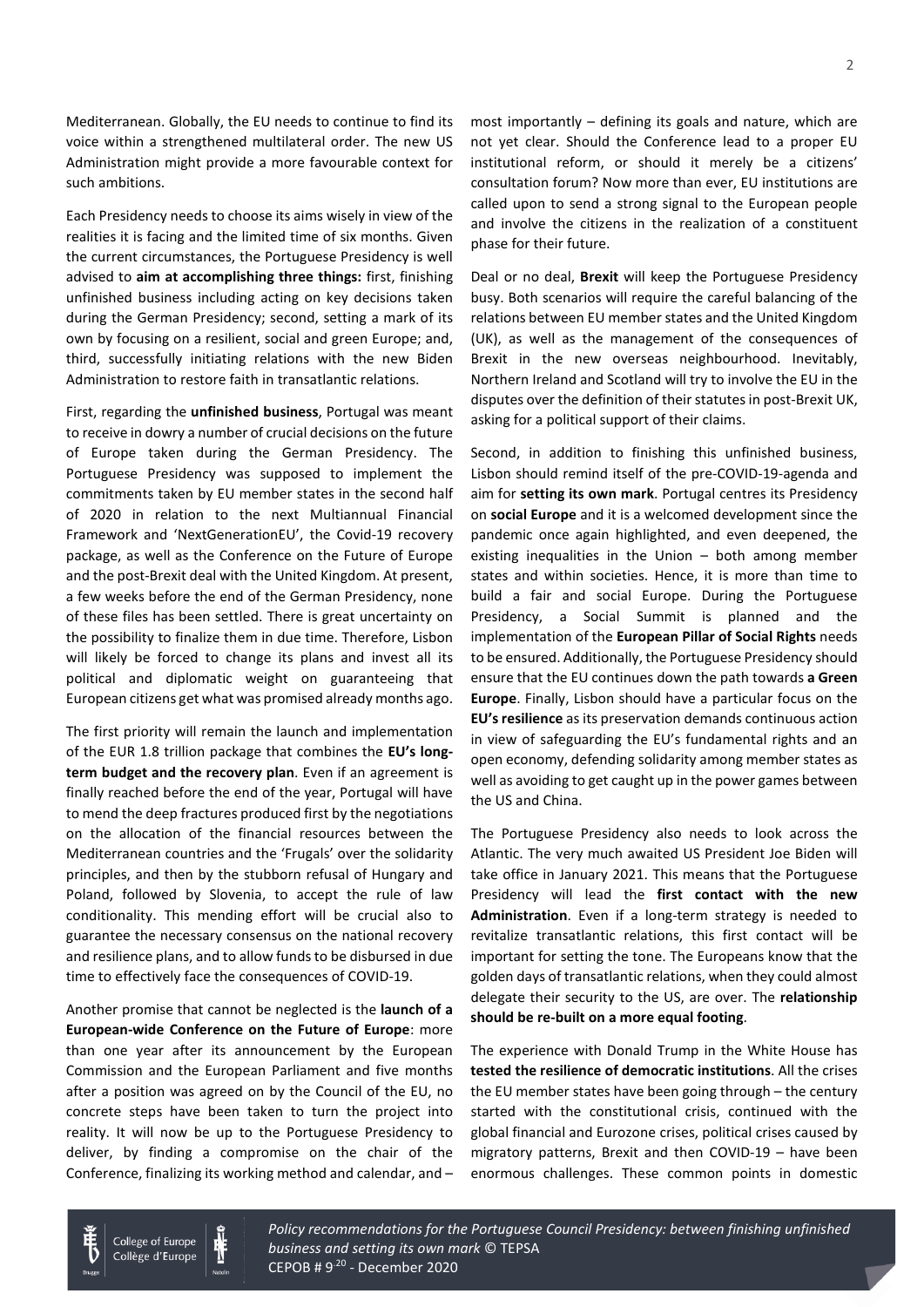politics – the need to strengthen democratic institutions, fight against inequality and decrease polarization in Western societies – could serve as a starting point for foreign policy. The Portuguese Presidency would be the ideal team to start exploring possible ways of collaboration, since a Social Europe that is based on equality would be also their motto.

In addition to these general observations, four policy areas can be identified as privileged playing fields of the Portuguese Presidency and hence deserve more detailed recommendations: The New Pact on Migration and Asylum, Digitalisation, EU-Africa relations, and the EU-Mercosur Association Agreement.

### **The New Pact on Migration and Asylum: from strategic document to sense-rich policy and innovative practices**

*Anna Krasteva (New Bulgarian University, Sofia) and Andrea Membretti (EURAC Research Bolzano)*

The Portuguese Presidency starts with a big asset and a bigger challenge. The European Commission's 2020 proposal for the 'New Pact on Migration and Asylum' is a fully fledged strategic document. It provides a comprehensive approach, bringing together policy in the areas of migration, asylum, integration, border management and the EU's relationship with third countries. The challenge is how to make the New Pact a reality by adopting and implementing it.

Solidarity – a principle enshrined in the European treaties – is at the heart of the New Pact, defining a new less binding and more flexible approach. It does not require quotas, but integrates various forms of cooperation and responsibility sharing. Portugal has already proven to be an example of solidarity and responsibility: despite its size, the country has taken in the sixth-highest number of refugees as part of the EU resettlement program.

Size does not matter so much, but political will does. According to a recent study by the SGI Network (2020), Portugal has sought to be a leader at the EU level with regard to migration, and would therefore be in the right position to coordinate the efforts of reaching an agreement on the New Pact among member states and for communicating its benefits to the European citizens. To do so, we recommend actions that target the people and the regions as key allies for efficient and creative implementation of the New Pact. This would be in line with the New Pact's demand for an engagement and commitment of all.

#### *People and places: reinventing inclusion through innovative policies*

The New Pact marks the transition from integration being primarily the member states' responsibility to a more ambitious *European Action Plan on integration and inclusion for 2021-2024.* The local level, where governance meets the

'vital words', is the privileged one for creative sense-making policies and innovative practices. *Living labs* are such a policy tool that can bring together citizens, migrants, local authorities and participatory research with the goal to connect, collaborate, and create. They could maximize the contribution of diverse local actors for tailor-made practices of integration and social cohesion.

#### *Talent Partnership for post-pandemic reconstruction*

The post-crisis management would require a solid pool of talents. The high mobility of experts could be transformed into a win-win strategy countering brain drain through 'thinknets' and 'virtual return'. An important contribution of the Portuguese Presidency could be the organization of a policy conference '*Talent for reinventing post-pandemic Europe'* for co-creation of sense-rich policies. The 'Prague Process', as a regional policy process and targeted migration dialogue of 50 countries, could be a potential partner.

### *Migration as an opportunity to reinvigorate the potential of the regions left behind*

Europe has a regional heart, but there are many European regions – rural and remote ones, mountains and islands, deindustrialized and shrinking territories, marginalised and declining urban areas – that feel left behind or as places that do not matter. The migration and development nexus could be enhanced as a strategic tool for reinvigorating the resilience and sustainability of those regions, within a policy of territorial cohesion at EU level. In fact, the new inhabitants represent a fundamental resource in demographic, economic and labour market terms, especially in areas affected by depopulation, ageing and labour shortages.

Portugal as an example of solidarity and responsibility in migration and integration policies could substantially contribute to make the new Pact a reality.

### **Vasco da Gama'ing into the future: taking a next European digital step**

*Piret Kuusik (Estonian Foreign Policy Institute, Tallinn)*

Over the past months, the lives of EU citizens have moved into the digital realm in unexpected ways, and with unexpected speed. So far, the digital transformation has been a gradual development with every step resulting in more time spent in front of screens. However, over the past six months, a gradual development has turned into a steep jump exposing the shortfalls of today's digital life. The response to these gaps must be quick and efficient to ensure a sustainable and longterm continuance of everyday life in the new normal caused by the global pandemic. Thus, it is welcoming to see the central role that digitalization plays in the upcoming Portuguese Presidency of the EU Council.



Policy recommendations for the Portuguese Council Presidency: between finishing unfinished © Author name *business and setting its own mark* © TEPSA CEPOB # 9<sup>.20</sup> - December 2020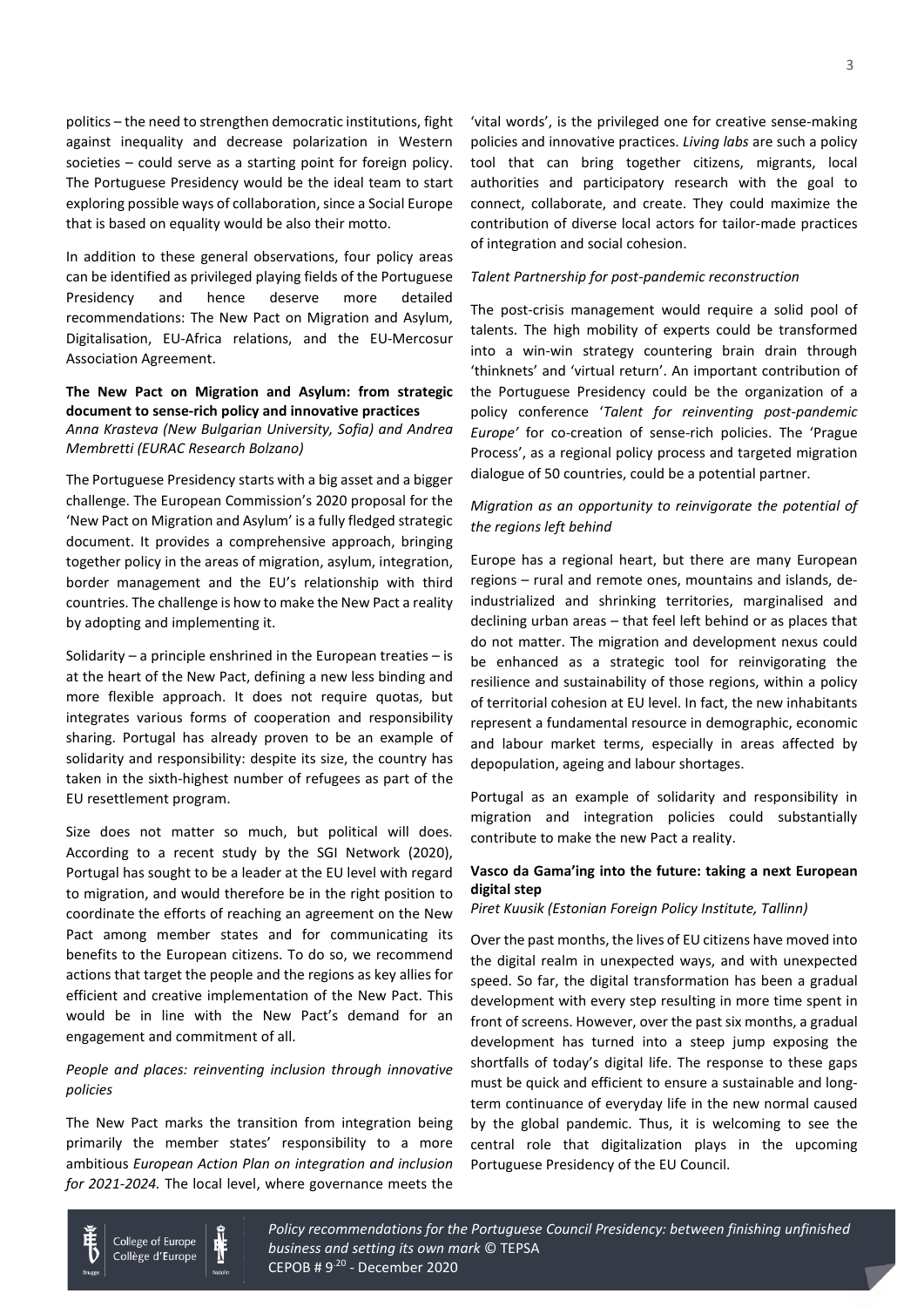Due to the inability to physically cross borders and secure the identity of peoples and organizations, **developing a European 'e-identity' has become a critical issue for the continuance of economic activity in Europe**. For years, Portugal has shown interest in adopting digital solutions and thus holding the credibility to encourage a speedy agreement and implementation of the shared European digital identity. The country holds the credibility to encourage a speedy agreement and implementation of the shared e-identity. **Portugal can start sowing the seeds for the next steps by attaching a digital signature to the e-identity**. These two developments would ensure the stability of the single market for today's and tomorrow's financial shocks.

Fostering a shared commitment and maintaining a sense of priority towards digital initiatives among the member states could be one of the most important achievements of the Portuguese Presidency. The most crucial role for the country's Presidency will be to **foster an agreement among member states and to be an honest broker**. Practice has shown that digitalization tends to be a secondary priority, often sidelined or the victim of politics and other running priorities in the minds of governments. Thus, Portugal's primary task, and the way of measuring its success in digital policy, is its ability to **highlight the need for member states and the private sector to embrace the digital transformation quickly and efficiently**, as well as to keep attention on this priority.

The opportunity to grow in size and scale is the most important added value that the EU can bring to any initiative. Therefore, **fostering the harmonization of rules and interoperability of systems within the single market must go hand in hand with digitalization itself**. Only with a strong and wellfunctioning single market can the EU become a competitive player at the global stage.

### **Partners or just neighbours? Toward a decisive year for EU-Africa relations**

*Bernardo Venturi (Istituto Affari Internazionali, Rome)*

The Portuguese Presidency will have the responsibility of organizing the sixth African Union-European Union (AU-EU) Summit in June 2021 in Brussels. The Summit had originally been scheduled for 28 and 29 October 2019, but was then postponed due to the COVID-19 pandemic. Furthermore, it is likely that during the Portuguese semester a new AU-EU strategy will be launched. The EU already presented its document 'Towards a comprehensive Strategy with Africa' in early March 2019. However, the document seems more a list of African problems and European solutions than a joint approach (with the exception of strategies to address climate change). In the coming months, the Portuguese Presidency should carefully prepare the Summit, listening to African needs and priorities, and contributing to building more balance into the partnership.

The African Continental Free Trade Area (AfCFTA) is at the centre of the partnership. African partners wish to do away with distorted trade patterns of African exports to the EU that are largely made up of raw materials and commodities. **The AU-EU partnership should primarily promote investments in infrastructure, manufacturing and the diversification of exports, and it should support Africa in the fourth industrial revolution.** Furthermore, building upon the past positive cooperative experience, the 'European Green Deal' should avoid creating a new type of protectionism by imposing new non-tariff barriers, such as the carbon border tax that may affect access to the European markets.

The COVID-19 crisis has also shown the need to invest in effective and well-performing public sectors. An awareness has emerged that an effective public sector remains essential in building healthy, wealthy and fair societies. This 'governance' dimension may have been neglected in recent years in the Africa-EU partnership and next year is the right time to prioritize on this common ground.

Concretely, the new **AU-EU strategy should be accompanied by an implementation framework with a set timeline and targets, and a corresponding financial mechanism**. Most fundamentally, the Presidency should change the approach showed in the 'Towards a comprehensive Strategy with Africa' document and re-include a people-centred approach, as already requested by different African stakeholders. This will enable the integration of differentiated African priorities into the strategy, including tackling poverty, health, digital literacy, internet access, illicit financial flows, gender mainstreaming, and debt management and cancellation.

The Portuguese Presidency should therefore invest in **building a new foundation for Africa-EU relations based on reciprocity, balanced partnerships and new opportunities**for both continents.

#### **Mercosur: the cost of a no agreement** *Carlos Malamud (Real Instituto Elcano, Madrid)*

The conclusion of the negotiations between the EU and Mercosur was important for European interests in Latin America, and its ratification will provide a clear strategic advantage to the EU's global positioning. It enables treaties to be made with the whole of Latin America and strengthens the bi-regional relationship. Mercosur has very few free trade agreements and is not currently negotiating one with the US or China.

The EU's absence during the post-COVID-19 reconstruction in Latin America risks harming the relationship between the two

College of Europe